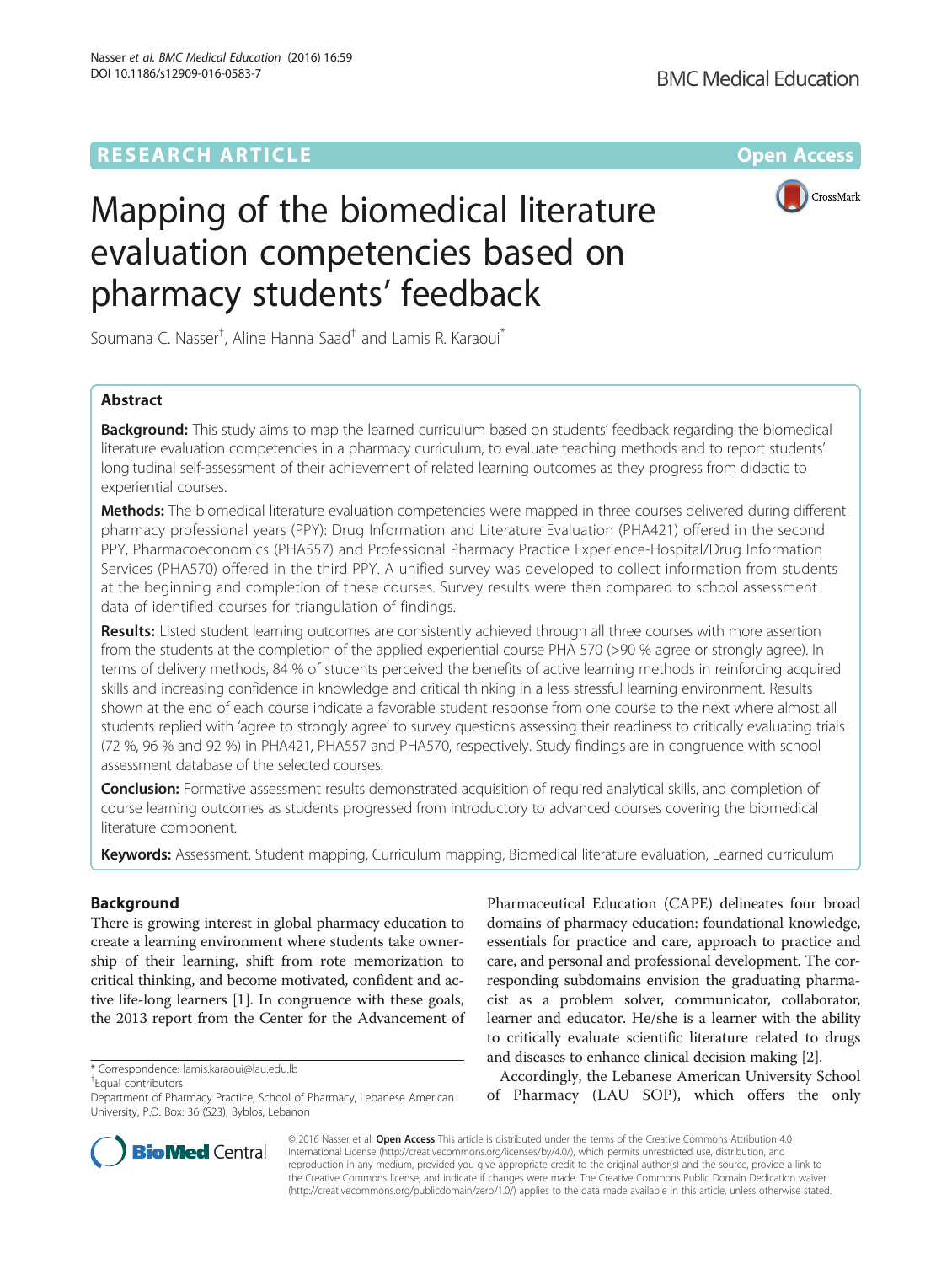Accreditation Council for Pharmacy Education- (ACPE) accredited doctor of pharmacy (Pharm.D.) program outside the United States, pledges to equip graduates with the necessary skill set to deliver quality patient-centered care. Its curricular philosophy binds the program to the use and integration of teaching and active learning methods throughout the didactic and experiential curriculum to maximize students' problem solving skills and the pursuit of lifelong learning. Previous studies demonstrated a positive impact of weekly active learning activities in a Drug Information and Literature Evaluation course associated with increased student ability and confidence in all course objectives [[3](#page-6-0)]. Similarly, cooperative learning using the jigsaw method in a drug assignment activity was successful in improving the students' critical thinking skills [\[4](#page-6-0)].

As LAU SOP students matriculate through the program and transition from Introductory Pharmacy Practice Experiences (IPPEs) to Advanced Pharmacy Practice Experiences (APPEs) their learning process is geared towards a more independent and active approach and a better understanding of the biomedical literature. In fact, the content and delivery methods employed in multiple courses across the pharmacy curriculum were designed to prepare students to evaluate the biomedical literature through the implementation of active learning methods.

The School of Pharmacy Curriculum Committee and faculty undertook the endeavor of mapping the entire LAU SOP curriculum to better align the intended, enacted, assessed and learned curricula. The intended curriculum indicates what the students are expected to learn or faculty are expected to deliver, while the enacted curriculum describes the actual content that is taught or delivered, in the classroom based on faculty feedback. The learned curriculum refers to the knowledge and skills acquired by students during the schooling process. The assessed curriculum represents a system of processes and tools that are used to determine the extent to which students are acquiring or have acquired knowledge and skills [\[5](#page-6-0)]. Previous research demonstrated the positive value of curriculum mapping in program assessment and evaluation [[6](#page-6-0)]. Curriculum mapping considers when, how (teaching method) and what is taught, in addition to the assessment measures used to demonstrate the achievement of expected student learning outcomes [\[7\]](#page-6-0). It is a continuous quality assurance tool that helps faculty understand course content, delivery, depth and breadth of covered competencies. The ensuing map helps quantify and spatially and visually represent selected curricular elements such as the extent to which content is delivered in each professional pharmacy year. It provides a platform for curricular analysis and subsequent generation of improvement plans [\[8, 9](#page-6-0)]. When referring to mapping, it is usually the one completed by faculty for the taught/ enacted curriculum. Students' mapping of the learned curriculum is a rare activity that is seldom documented in the literature. The results of a study designed to examine whether the intended outcomes in a teacher education course could be identified accurately by the students, showed that "the outcomes identified by students were easily classified into the intended thematic curriculum of the course" [\[10](#page-6-0)]. Another study reported the student mapping endeavor of 89 different courses in a public health curriculum using factor analysis and observed that student opinion can provide valuable and unbiased information about courses [\[11\]](#page-6-0). To our knowledge, the formative assessment of pharmacy students' perception of the biomedical literature evaluation at different levels of learning has not been undertaken in the Middle Eastern context nor fully reported in the literature. The primary objective of this study is to map the learned curriculum based on students' feedback pertaining to the biomedical literature evaluation competencies of the LAU SOP curriculum and its related teaching methods. The secondary objective is to report the students' longitudinal self-assessment and formative assessment of their achievement of this learning outcome as they advance from didactic to experiential courses.

# **Methods**

# Course learning outcomes and curriculum mapping

The biomedical literature evaluation competencies of the pharmacy curriculum were mapped in three courses delivered across different pharmacy professional years (PPY): Drug Information and Literature Evaluation (PHA421) offered in the second PPY, Pharmacoeconomics (PHA557) and Professional Pharmacy Practice Experience- Hospital/ Drug Information Services (PHA570) offered in the third PPY. According to the curriculum philosophy, a major purpose of these courses is to prepare students to evaluate the medical literature sequentially and at the appropriate depth and breadth, transitioning from introductory level to reinforced and then applied levels. In the Drug Information and Literature Evaluation course (PHA421), the biomedical literature evaluation skills are introduced for the first time in the pharmacy curriculum. Course learning outcomes include (1) differentiating (Bloom's taxonomy [[12](#page-6-0)] – analysis category) between study designs and study characteristics; (2) identifying (Bloom's taxonomy – knowledge category) study power, bias, and confounders; (3) interpreting (Bloom's taxonomy – evaluation category) study results; and (4) determining (Bloom's taxonomy – evaluation category) internal and external validities of a study.

In the Pharmacoeconomics course (PHA 557), students are introduced to the concept of Pharmacoeconomics (PE) and trained to evaluate the pertaining literature while building on their acquired knowledge from PHA421. Evaluating the literature is reinforced in this course through analyzing pharmacoeconomics studies including (1) differentiating (Bloom's taxonomy – analysis category)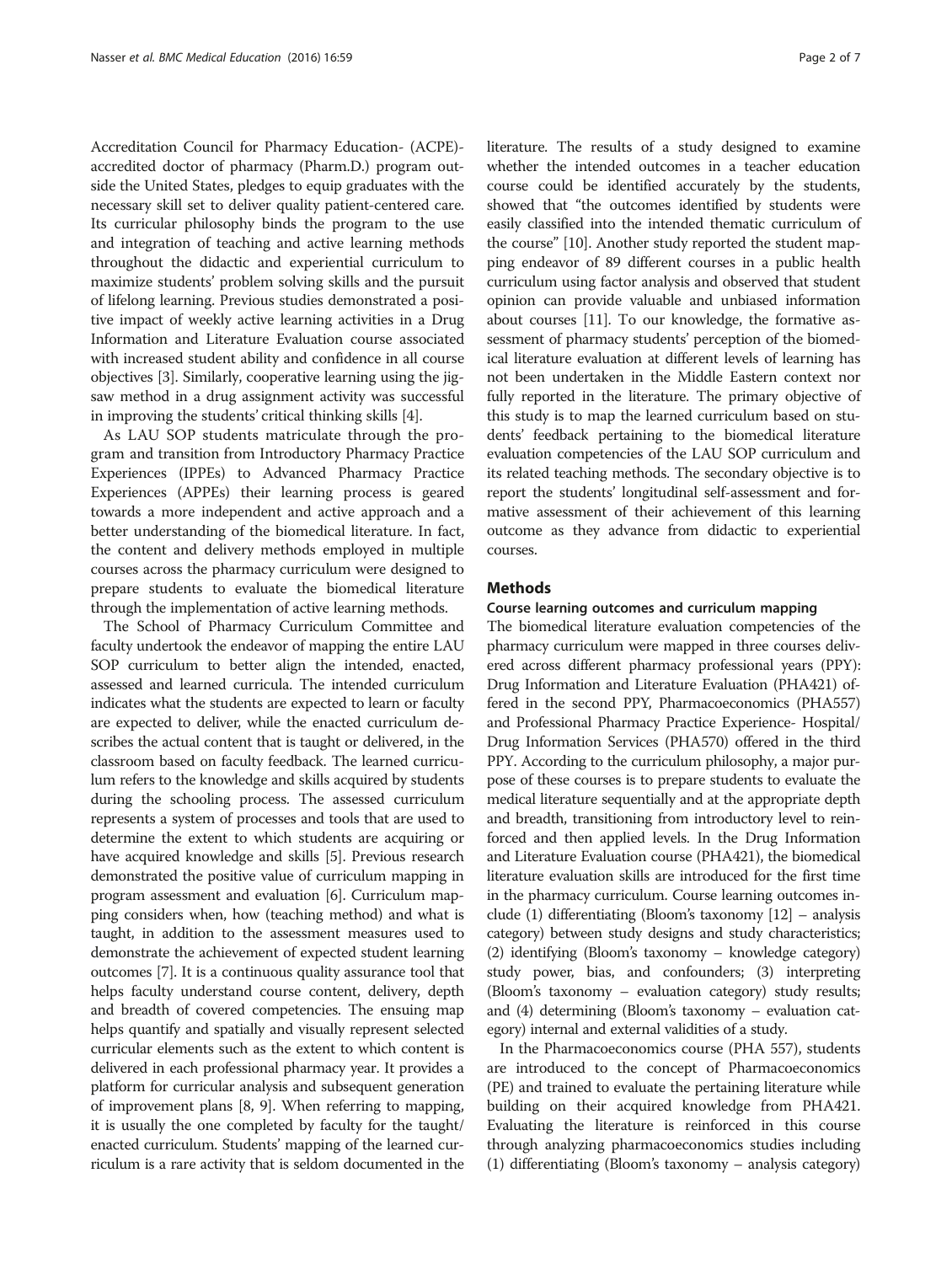PE models, (2) identifying (Bloom's taxonomy – knowledge category) study characteristics (type of models, perspectives, type of costs, data recourses), (3) determining (Bloom's taxonomy - evaluation category) study validity, and (4) generating (Bloom's taxonomy- synthesis category) recommendation to facilitate decision-making.

The same learning outcomes of PHA 421 and 557 are then covered at an applied level in the Professional Pharmacy Practice Experience (PHA 570), whereby students are trained to apply and conduct literature evaluation of several articles that encompass drug information consults on specific topics, drug information queries, and newsletters. In addition, the literature evaluation activities incorporated appraisal of diverse study designs ranging from retrospective to randomized clinical trials, meta-analysis as well as systematic reviews. Through this hands-on experience, students apply their biomedical literature evaluation skills while interacting with other health care providers to ensure optimal evidence-based pharmacotherapy and patient care delivery.

As noted, the curriculum is designed so that the same learning outcomes were covered in all three courses at different depth and breadth: introduce in PHA 421, reinforce in PHA 557 and apply in PHA 570.

#### Active-learning methods

The approach used in implementing active learning as a teaching method in these three courses is based on strategies described by Gleason et al. that support the use of active-learning in didactic and experiential courses in pharmacy curricula [\[13\]](#page-6-0). The teaching methods implemented at varying depth in all three courses mostly conform with the strategies described as 'Minutes Writes', 'Student Presentations', 'Audience Response Systems', and 'Case Studies'.

Through the "Minutes Writes", students are often asked an open-ended question regarding evaluation of a scientific article and given a few minutes to prepare a response. In 'Student Presentations', students are asked to work in groups on an assigned drug related question requiring literature evaluation. They present their work during the last two weeks of the semester where they discuss their topic with students from other groups. In 'Audience Response Systems', assimilation of course concepts is assessed during lecture time, by posing questions, engaging the entire class through passive or active participation to demonstrate their understanding of or confusion about the course materials. 'Case studies' are also used allowing students to work in groups or individually in solving drug information consults and queries while applying their knowledge and skills in literature search and evaluation.

#### Survey questionnaire

A unified survey questionnaire was developed by the course instructor to collect information from students in the three identified courses. The survey was completed at the beginning and at the completion of each of these three courses with answers provided anonymously. The survey was validated prior to its use as it was an online institutional survey run for ACPE accreditation purposes from the assessment database. The estimated time for completing the survey was 5–10 min for each course, and adopted the five-point Likert scale. It aimed at assessing students' perception regarding: (1) course learning outcomes covering literature evaluation competencies; (2) the effectiveness of implementing active learning activities as delivery method in these courses; and (3) longitudinal progression in acquiring literature evaluation skills throughout these three professional courses. The survey was conducted in the didactic courses PHA421 and PHA557, enrolling 68 and 72 students, respectively, and in one of the two sessions of the experiential course PHA570 enrolling 38 students during the academic year 2013–2014.

To validate and compare results, and in an effort to triangulate findings, these surveys were complemented with reliable school assessment data pertaining to these courses. Direct assessment of student learning outcomes was performed via embedded exam questions whereby students were asked to critically analyze the biomedical literature through several exam questions related to a full text trial and to different case scenarios retrieved from peer-reviewed journal articles. The exam questions required the students to address different aspects of biomedical literature evaluation from identifying the study design, characteristics, statistical tests, limitations and strengths, to further interpreting the statistical data and findings, and finally to determining the internal and external validities of the study. Indirect assessment was completed through student evaluations of courses and of student learning outcomes (SLOs) as derived from syllabi; such assessment helps in determining if all SLO listed in the course syllabi were covered by the instructor and the depth of coverage.

Statistical analyses were performed using SPSS version 18 software. Outcome measures were summarized using frequencies and percentages. P values below 0.05 were considered to be statistically significant. The association between categorical variables was evaluated using Pearson  $\chi^2$  test or Fisher's exact test where the expected cell count was less than 5. The Chi-square was used when comparing student' responses on statements within courses and across courses and to report the p-values. This study was approved by the Lebanese American University Institutional Review Board and has been performed in accordance with the ethical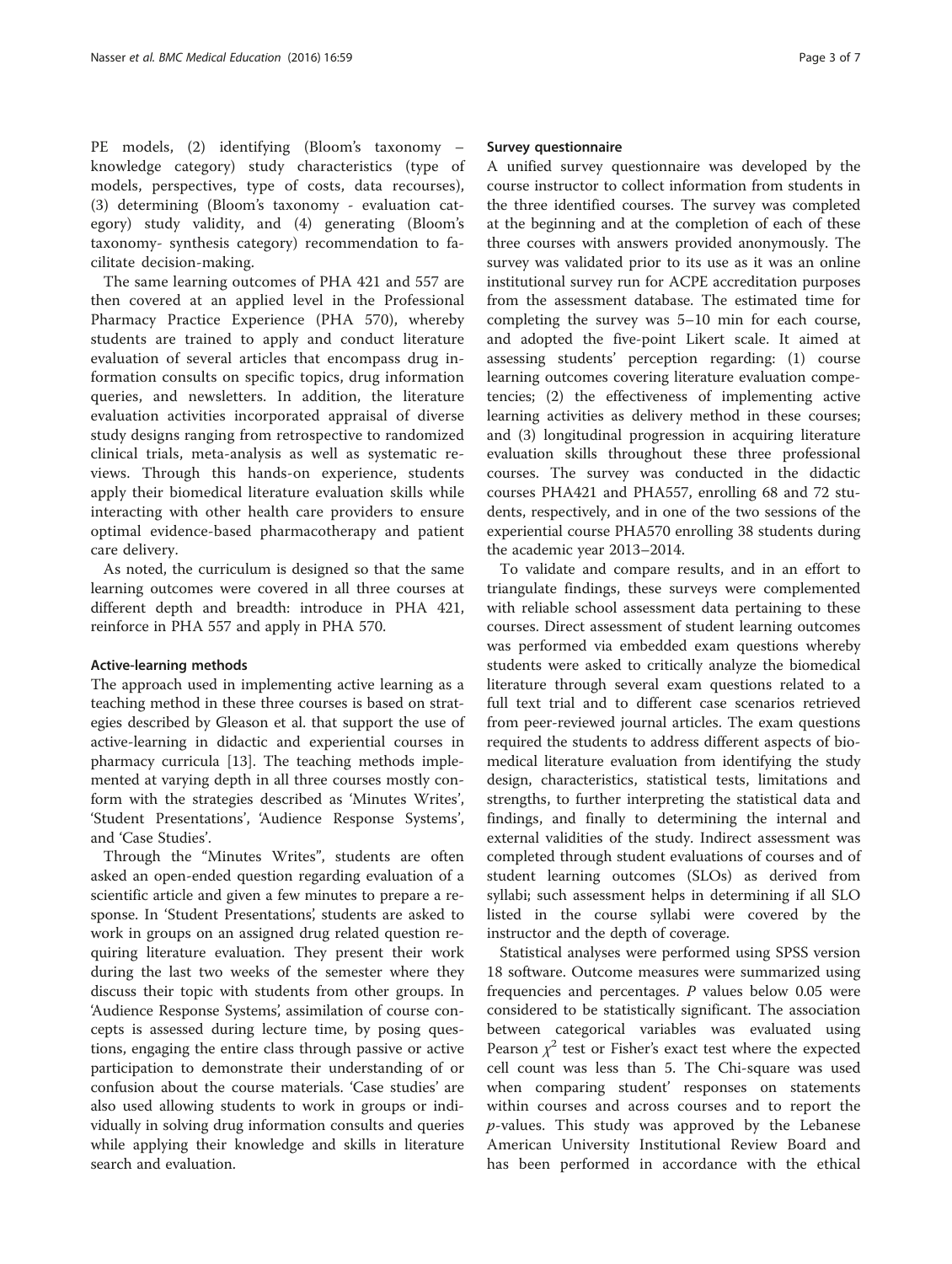standards as laid down in the 1964 Declaration of Helsinki and its later amendments.

# Results

Students' mapping of the biomedical literature evaluation skills in PHA 421, 557 and 570 showed that the listed SLOs are consistently achieved through all three courses with more assertion from the students at the completion of the applied experiential course PHA 570 (>90 % agree or strongly agree). A response rate answering 'agree to strongly agree' of at least 80 % was obtained on learning outcomes addressing searching resources, analyzing statistical data, differentiating among study designs, and critically evaluating clinical or PE studies. Results in Table 1 highlight students' responses indicating that the same learning objectives are sequentially delivered in these three courses at different depth. On average 84 % (range 78 % to 92 %) of students perceived that active learning methods facilitate students learning, improve progress, reinforce acquired skills, and increase confidence in knowledge and critical thinking in a less stressful learning environment. Results of Table [2](#page-4-0) indicate a favorable student response rate when asked about delivery methods used in PHA 421, 557 and 570. Implementation of active learning in didactic courses revealed positive impact as team work learning activities was reported as a waste of class time by only 5 % and 6 % of students in PHA421 and PHA557 respectively. On the other hand, 48 % of students in the experiential course PHA570 found that team work on assignments and projects at the training site was a waste of time when compared to direct patient care that they could provide through this course. While 34 % of students in the introductory course (PHA421) found that the number of class hours was not enough to prepare them to adequately analyze clinical trials, this number decreased to 19 % in the reinforced didactic course (PHA557).

Study objective 2 focusing on students' longitudinal selfassessment of their readiness to evaluate the biomedical literature was assessed prior to and at the end of each course and reported in Table [3](#page-4-0). Students' preparedness to evaluate biomedical literature was shown to improve within courses (before and after taking each course, all  $p$ -values < 0.001), and across courses (from the introductory level course to the applied level course,  $p$ -value = 0.003 for the question on external validity). Prior to the beginning of didactic courses (PHA421 and PHA557), very few students were ready for the learning outcomes of these introductory-reinforced level courses, such as knowing how to evaluate different types of clinical or PE studies (8 % and 9 % in PHA421, 11 % and 7 % in PHA557). On the other hand and as expected, prior to the beginning of the experiential course (PHA570), a significantly higher percentage of students already knew the learning outcomes of this applied level course (67 % and 42 % in PHA570). Results shown at the end of each course indicate statistically significant improvement from one course to the next where almost all students replied with 'agree to strongly agree' to survey questions assessing their readiness to critically evaluating trials (72 %, 96 % and 92 %), and determining external validity (65 %, 85 % and 89 %) in PHA421, PHA557 and PHA570, respectively. Table [4](#page-5-0) summarizes a comparison between 'Direct Assessment' and 'Indirect Assessment' of specific learning outcomes covered through the three PHA courses and addressed in this study based on school assessment findings. Direct association was shown between students' learning satisfaction of covered course materials (indirect assessment completed during the last class session) and acquired knowledge demonstrated in the exam results (direct assessment performed during the final exam). The high ranking observed in the indirect assessment of specific learning outcomes done through student's feedback survey was confirmed by the observed similar high ranking of the same learning outcomes included in the direct assessment done through embedded questions in the midterm and final exams. Most importantly, results indicated that the final learning outcome 'critical article

Table 1 Students' mapping of biomedical literature evaluation skills-achieving similar learning outcomes in PHA 421, 557 and 570. (percentages for answering either 'agree' or 'strongly agree')

| (At the end of each course, the student strongly agrees or agrees<br>that the below SLOs are met)                                                            | PHA 421            | <b>PHA 557</b> | PHA 570    |
|--------------------------------------------------------------------------------------------------------------------------------------------------------------|--------------------|----------------|------------|
|                                                                                                                                                              | $(n = 68)$<br>N(%) | $(n = 72)$     | $(n = 38)$ |
| Identify and conduct a literature search using search engines<br>(PE <sup>a</sup> database, secondary resources, PubMed, etc.)                               | 56 (82 %)          | 63 (88 %)      | 34 (90 %)  |
| Describe different study designs and characteristics (i.e. experimental vs.<br>non experimental designs, different PE models, clinical trials)               | 57 (84 %)          | 58 (80 %)      | 37 (97 %)  |
| Define and interpret statistical parameters (i.e. study validity and reliability,<br>power, p values, type I and type II errors)                             | 55 (81 %)          | 66 (92 %)      | 37 (97 %)  |
| Critically evaluate clinical and/or PE studies (i.e. determine the study internal/<br>external validities, apply PE in pharmaceutical care decisions making) | 61 (90 %)          | 58 (80 %)      | 36 (95 %)  |

<sup>a</sup>PE: Pharmacoeconomics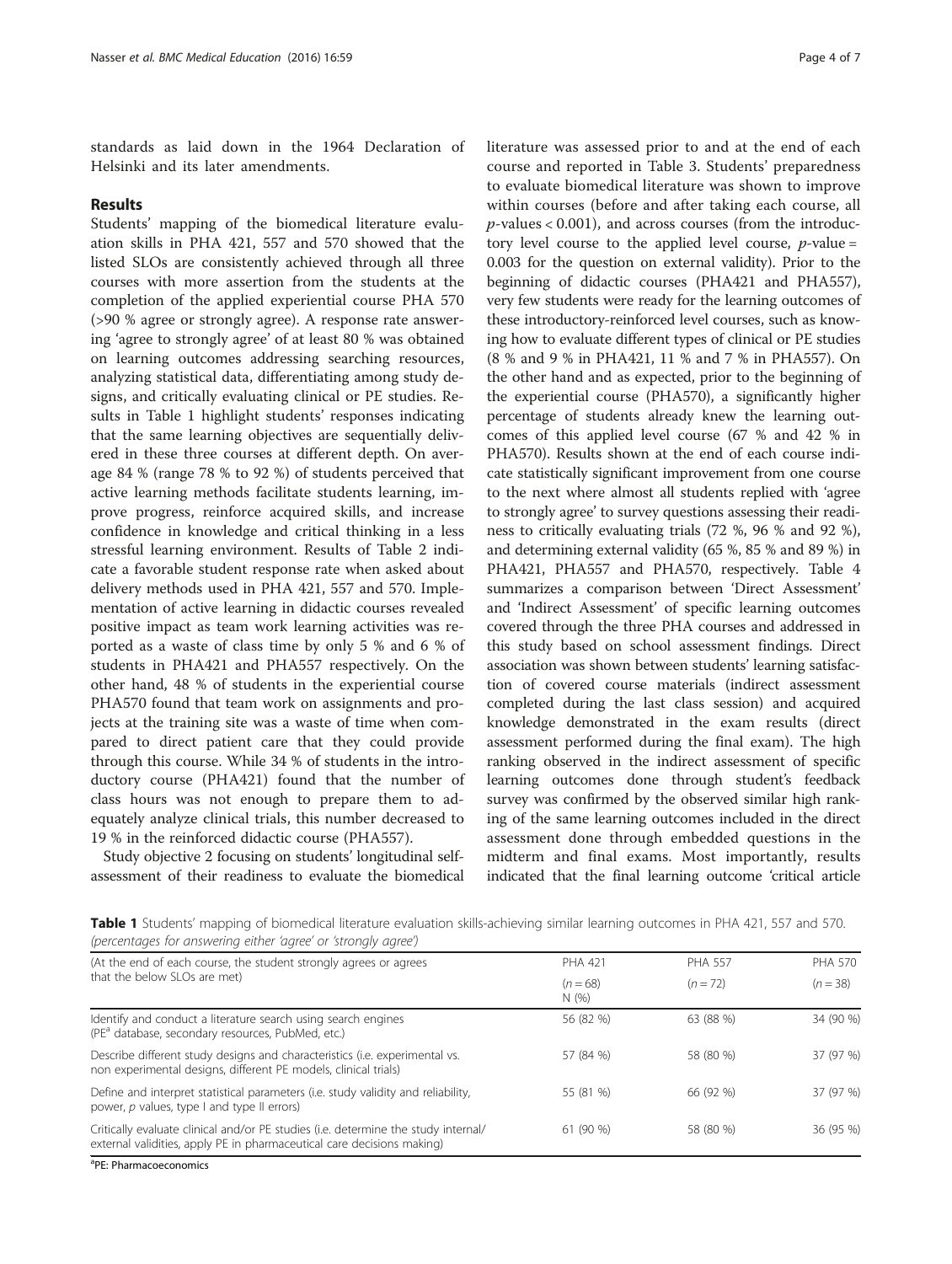<span id="page-4-0"></span>Table 2 Students' mapping of the biomedical literature evaluation skills – evaluating the delivery methods in PHA 421, 557 and 570. (percentages for answering either 'agree' or 'strongly agree')

|                                                                                                                                                              | PHA421<br>$(n = 68)$<br>N(% | <b>PHA557</b><br>$(n = 72)$ | <b>PHA570</b><br>$(n = 38)$ |
|--------------------------------------------------------------------------------------------------------------------------------------------------------------|-----------------------------|-----------------------------|-----------------------------|
| In-Class Team-Work Learning Activities:                                                                                                                      |                             |                             |                             |
| Number of class hours spend preparing me to critically analyze PE <sup>a</sup> /clinical trials were adequate                                                | 23 (34 %)                   | 58 (81 %)                   | -                           |
| In-class learning activities (on assignments) facilitated my learning of class materials                                                                     | 54 (80 %)                   | 57 (79 %)                   | $\qquad \qquad -$           |
| In-class learning activities helped me improve my progress in analyzing PE/clinical trials                                                                   | 53 (78 %)                   | 66 (92 %)                   | $\overline{\phantom{m}}$    |
| In-class discussing articles in a small group setting helped reinforce course materials<br>more than studying alone                                          | 55 (81 %)                   | 64 (89 %)                   |                             |
| In-class discussing articles increased my confidence in my knowledge for evaluating PE/clinical trials                                                       | 59 (86 %)                   | 66 (92 %)                   |                             |
| Outside Class in Addition to In-Class Team-Work Learning Activities:                                                                                         |                             |                             |                             |
| In/out-side class team-work on assignments/article analysis increased my confidence in knowing<br>how to analyze clinical/PE articles                        | 45 (66 %)                   | 61 (85 %)                   | 34 (89 %)                   |
| In/out-side class team-work discussing/presenting article as presentation helped reinforce my<br>ability to evaluate articles                                | 49 (72 %)                   | 61 (85 %)                   | 34 (89 %)                   |
| In/out-side class team-work applying course materials on projects/assignments<br>provided a less stressful learning environment                              | 49 (72 %)                   | 67 (93 %)                   | 31 (83 %)                   |
| In/out-side class learning activities on assignments 'in didactic courses'/working<br>in the Library 'in the experiential course' were a waste of class time | 3(5%                        | $4(6\%)$                    | 18 (48 %)                   |
|                                                                                                                                                              |                             |                             |                             |

<sup>a</sup>PE: Pharmacoeconomics

evaluation'- which was the culmination of all other learning outcomes in each of these three courses - was achieved in 92 % and 87 % of students upon their completion of PHA421 in PPY2 and PHA570 in PPY3, respectively.

# Discussion

This study reports on students' mapping of the learned curriculum by providing their feedback on the achievement of the biomedical literature evaluation competencies through three different courses in two professional pharmacy years. Both content and delivery methods were evaluated by the students and perceived to be achieved. LAU SOP faculty recently completed a similar endeavor whereby they mapped the taught/enacted research component of the curriculum against the CAPE 2004 educational outcomes and Appendix B of the ACPE guidelines [\[14](#page-6-0)]. Comparing the mapping of the enacted curriculum to that of the learned curriculum confirmed that both faculty and students agree that the biomedical literature evaluation skills are well integrated in these three courses (SLOs achieved from faculty and students perspectives), progressively (same SLOs covered in three courses in two different PPY) and at the appropriate depth (introduced, reinforced and then applied). An ACPE required element of program-level assessment, mapping is a reliable mechanism to show concordance between the different components of the curriculum. Curricula maps help in visualizing the link between competencies-based assessment and programlevel outcomes [[8\]](#page-6-0). Students' comprehensive mapping of

Table 3 Students' longitudinal self-assessment of their readiness to evaluate the biomedical literature: clinical trials in PHA421/ PHA570, and pharmacoeconomic (PE) trials in PHA557: (percentages for answering either 'agree' or 'strongly agree')

|                                                                                                      | <b>PHA421</b><br>$(n = 68)$<br>N(%) | <b>PHA557</b><br>$(n = 72)$ | PHA570<br>$(n = 38)$ | $p$ -value<br>(across courses) |
|------------------------------------------------------------------------------------------------------|-------------------------------------|-----------------------------|----------------------|--------------------------------|
| Prior to the BEGINNING of this course:                                                               |                                     |                             |                      |                                |
| l already knew how to differentiate among different types of clinical/PE <sup>a</sup> study designs. | 5 (8 %)                             | $8(11\%)$                   | 25 (67 %)            | < 0.001                        |
| already knew how to evaluate clinical/PE trials                                                      | 6(9%)                               | 5(7%)                       | 16 (42 %)            | < 0.001                        |
| By the END of this course:                                                                           |                                     |                             |                      |                                |
| I know how to determine the external validity of a PE/clinical trial                                 | 44 (65 %)                           | 61 (85 %)                   | 34 (89 %)            | 0.003                          |
| My perception on critically evaluating a PE/clinical trial significantly improved                    | 49 (72 %)                           | 69 (96 %)                   | 35 (92 %)            | < 0.001                        |
| $p$ -value (value within the same course, from beginning to<br>end of each course)                   | < 0.001                             | < 0.001                     | < 0.001              |                                |

<sup>a</sup>PE: Pharmacoeconomics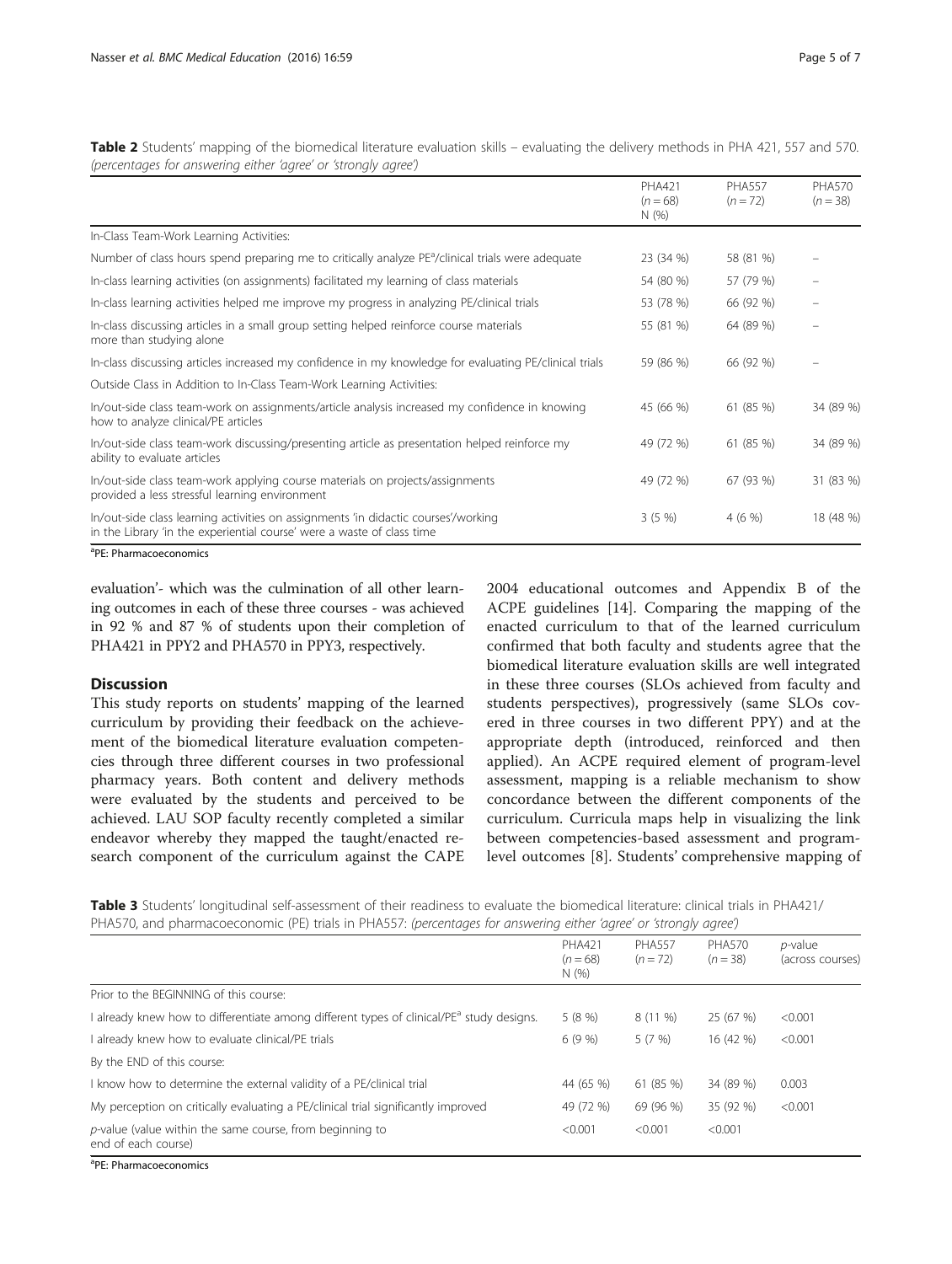|                                                                                                                                                                        | Direct assessment | Indirect assessment |
|------------------------------------------------------------------------------------------------------------------------------------------------------------------------|-------------------|---------------------|
| $PHA421. N = 68$                                                                                                                                                       | N(%)              | N(%)                |
| Evaluate clinical trials published in the medical and pharmaceutical literature                                                                                        | 63 (92 %)         | 61 (90 %)           |
| Describe different study designs including experimental and non-experimental designs.                                                                                  | 60 (88 %)         | 57 (84 %)           |
| Interpret study statistical analysis including $p$ -values, and type I and II errors                                                                                   | 55 (81 %)         | 55 (81 %)           |
| $PHA557. N = 72$                                                                                                                                                       |                   |                     |
| Critically evaluate a pharmacoeconomic article (i.e. apply PE <sup>ª</sup> in pharmaceutical care decisions making)                                                    | 53 (74 %)         | 58 (80 %)           |
| Define type I error, Type II error, power, effect size, p-value, and the relation among them                                                                           | 66 (92 %)         | 66 (92 %)           |
| PHA570, $N = 38$                                                                                                                                                       |                   |                     |
| Critically evaluate clinical trials (e.g. identify study characteristics, interpret the statistical data,<br>and determine the study internal and external validities) | 33 (87 %)         | 37 (97 %)           |

<span id="page-5-0"></span>Table 4 Direct and indirect assessment of certain course specific learning outcomes related to biomedical literature evaluation covered in the final exam of each course

<sup>a</sup>PE: Pharmacoeconomics

the entire curriculum might be challenging as they lack the ability to judge cumulative curricular coverage along with the appropriateness of depth and breadth of delivery [\[6](#page-6-0), [7](#page-6-0), [10, 11\]](#page-6-0). However, when focused on specific skill sets in selective courses as completed in this study, students were successful in assessing the content coverage as confirmed by the direct and indirect assessment methods (Table 4).

The available literature details varied students' reaction to the implementation of active learning methods from acceptance to a process needing time for integration [[15](#page-6-0), [16](#page-6-0)]. These findings concur with our results as student responses on delivery methods used in introductory and applied courses were favorable. Our findings converge with those of Kai et al. whereby third year pharmacy students were asked to present their feedback on active learning method implemented in a pharmacotherapy course [\[17](#page-6-0)]. Results have shown that the majority of students (71 %) agreed or strongly agreed that their ability to learn the material presented was enhanced. Students also reported that their motivation was improved while their anxiety was diminished with active learning [\[17\]](#page-6-0). By engaging students in the learning process, they develop critical thinking, problem-solving and cognitive skills needed to apply the knowledge they gain [[13](#page-6-0), [18\]](#page-6-0). Students' intellectual curiosity and critical judgment developed through active learning are crucial to make informed, rational and evidence-based pharmacotherapeutic decisions. Active learning is a teaching approach that requires student participation in classroom or experiential activities that are well-designed by teachers [\[13\]](#page-6-0). It fosters a two-way communication to enhance student comprehension, stimulate interest, and emphasize on attitudes and values to promote student ability and confidence in achieving course learning outcomes [\[3](#page-6-0), [13](#page-6-0)].

Students' self-assessment for their readiness to evaluate the biomedical literature is one of the lifelong selflearning pillars. Once these literature evaluation skills

are achieved, students will be able to utilize them continuously to critically think through drug information questions while caring for patients at the bedside and other health care settings.

The limitations of this study include not performing correlations of the study outcomes on biomedical literature with the class averages for the student groups that completed the survey. Another limitation to this study is the fact that different student cohorts completed the survey for the three different courses. It would have been ideal if the same student cohort was followed as they progressed from one course to another. While mapping this component of the curriculum, students did not provide ideas for improvement but only assessed current patterns. Their active input on areas needing developments would have added significantly to this initiative. Finally, as feedback was not consistently provided to students at end of each session, student' self-regulated learning, a building block of active learning and formative assessment, was not evaluated in the survey questionnaire.

# Conclusion

Biomedical literature evaluation skills are necessary assets to pharmacists who are the drug information experts. Students' mapping of the curriculum content and delivery methods of the biomedical literature evaluation skills is an assessment tool of these skills in the curriculum. In this study, students' mapping of biomedical literature student learning outcomes validated other assessment methods employed by the program and triangulated well with faculty feedback.

#### Abbreviations

CAPE: Center for the Advancement of Pharmaceutical Education; ACPE: Accreditation Council for Pharmacy Education; LAU SOP: Lebanese American University School of Pharmacy; PharmD: Doctor of pharmacy; IPPE: Introductory Pharmacy Practice Experiences; APPE: Advanced Pharmacy Practice Experiences; PPY: professional pharmacy year.